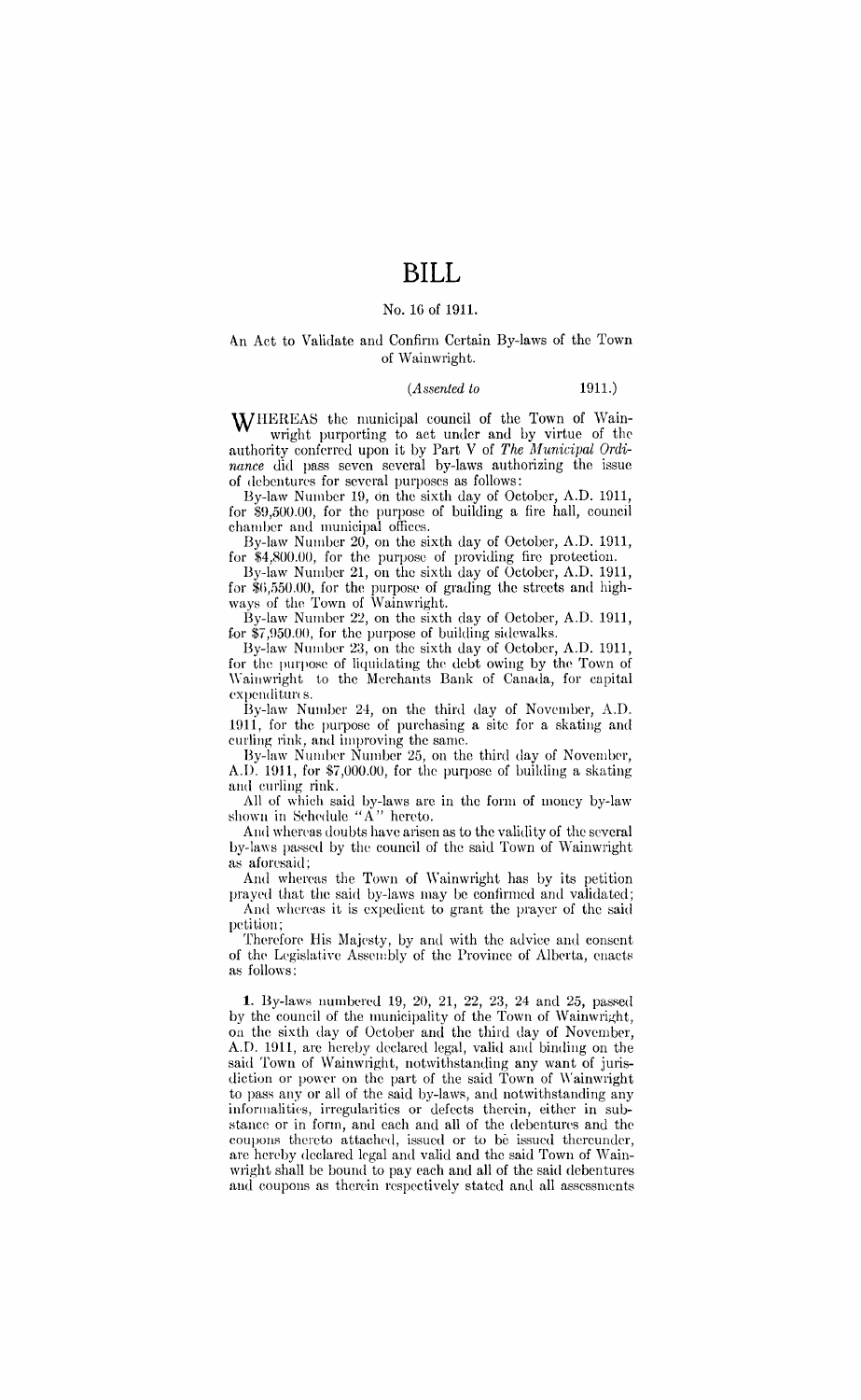made or to be made for the payment of any or all of the said debentures arc confirmed and declared to be legal and valid and binding, and the said Town of Wainwright is hereby authorized and empowered to do all necessary acts for the full and proper carrying out of the said by-laws numbered 19, 20, 21, 22, 23, 24 and 25.

#### ScHEDULE A.

#### FORM OF MONEY BY-LAW.

### By-law  $No...$ ...

A by-law to authorize the issue of debentures of the Town of Wainwright to the amount of \$. . . . . . . . . . . .... for the purpose of *(insert object of loan);* 

Whereas it is desirable to *(insert object of loan);* 

And whcrras in order thereto, it will be necessary to borrow the sum of  $\mathcal{F}$ .......... and to issue debentures of the said Town of Wainwright therefor, bearing interest at the rate of five and one-half per cent. per annum, payable yearly, which is the amount of the debt intended to be created by this by-la\v;

And whereas the amount of the whole rateable property of the said Town of Wainwright, according to the last revised assessment roll thereof is the sum of \$666, 7G4.

And whereas the amount of the whole existing debt of the Town of Wainwright, outside of the current expenses for the year 1911 is \$8,758.01, and no part of either the principal or interest is in arrear;

And whereas it is desirable to make the principal of the said debt under this by-law repayable by twenty equal consecutive aunual instalments, together with interest annually upon all sums of principal money which shall from time to time remain unpaid;

And whereas it will be necessary to raise annually in each year for the period of twenty years during the currency of the debentures to be issued under this by-law a sum sufficient to pay the several instalments of principal and interest from time to time remaining unpaid on the said debentures;

Now therefore the municipal corporation of the Town of \\"ainwright enacts as follows:

1. The sum of \$. . . . . ......... shall be spent by the Town of Waiinwright in *(insert object of loan)* and for the purpose of ra:si ng the said sum debentures of the said Town of Waiuwright to the said sum of  $\ldots$ ........ be issued in sums of not less than \$1,000 00 each as folhws: \$ .............. on the .............. day of ....... . A.D. lUll, each of which said debentures shall be dated on tlw day of its issue and shall be made payable in twenty equal consecutive annual instalments together with interest annually upon all sums of principal money which shall from time to time remain unpaid, at the Merchants Bank of Canada, in the Town of Wainwright, Province of Alberta.

2. Each of the said debentures shall be signed by the mayor of Wainwright or by some other person authorized by by-law to sign the same and shall be countersigned by the treasurer thereof and the clerk of the said Town of Wainwright shall attach thereto the corporate seal of the said Town of Wainwright.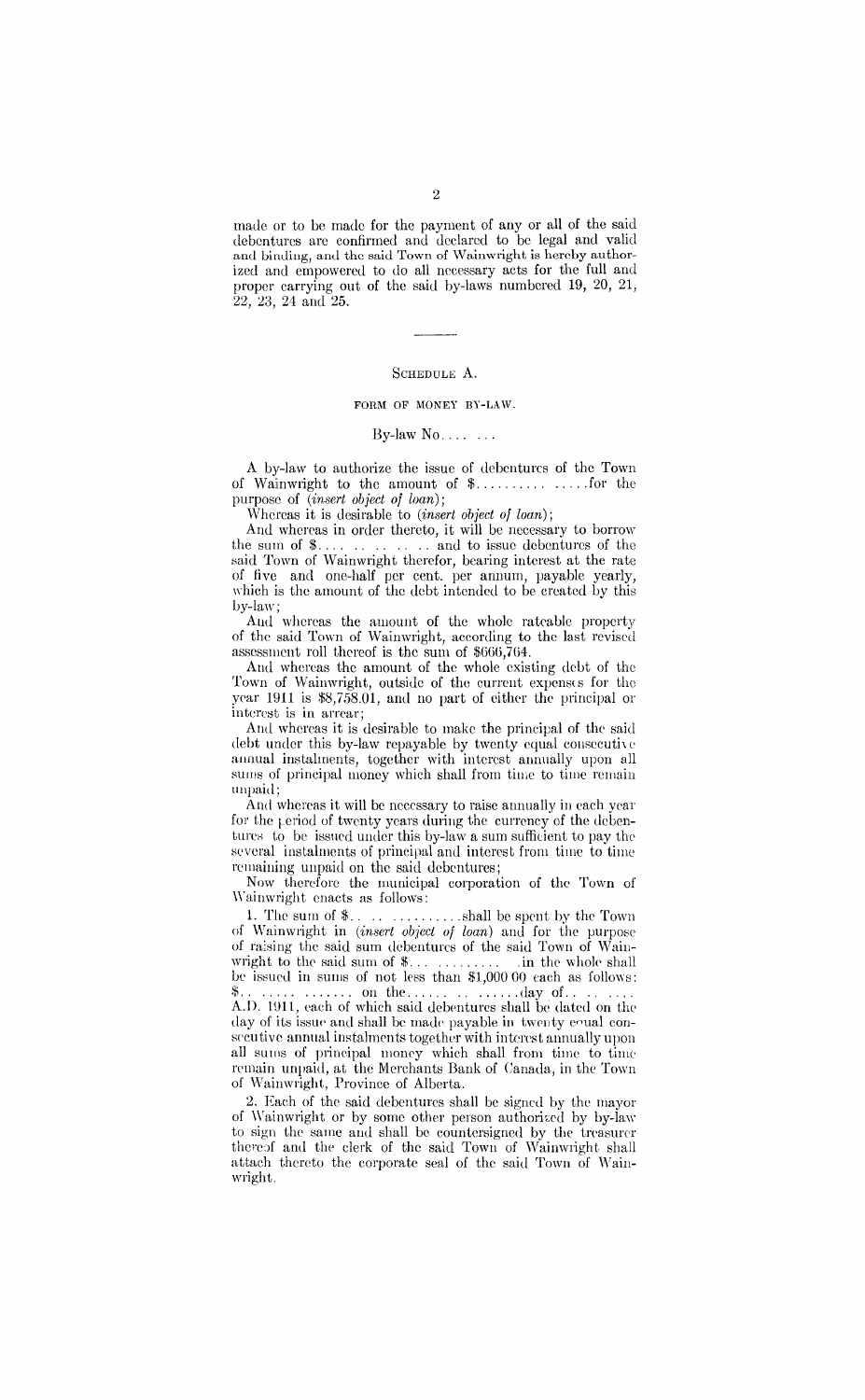3. The said debentures shall bear interest at the rate of five and one-half per cent. per annum payable at the said bank on the .............. day of. . . . . . . . . . . in each and every year during the currency thereof and shall have attached to them coupons for the payment of the said instalments of principal and interest, which coupons shall be signed by the mayor and treasurer of the said Town of Wainwright.

4. During the currency of the said debentures there shall be raised annually by a special municipal rate on all the rateable property in the said municipality in the same manner as the ordinary general municipal taxes, a sum sufficient to meet the annual instalment of principal and interest payable in each year in respect of the said debentures.

5. This by-law shall take effect on the..... . . . . . . . day of. ........... A.D. 1911.

G. The votes of the electors of the said municipality qualified to vote on the by-law shall be taken on...

the ............. day of ............. A.D. 1911, commencing at ten o'clock and continuing until five o'clock in the afternoon, at the council chamber in the Town of Wainwright, by H. V. Fieldhouse, secretary-treasurer of the said town, who is hereby named and appointed returning officer for taking the said vote.

7. The returning officer shall attend at the council chamber in the Town of Wainwright at ten o'clock in the forenoon of the  $\dots \dots \dots \text{day of}$ . . . . . . . . . . . . . A.D. 1911 to sum up the number of votes for and against this by-law.

Read a first and second time and passed provisionally in council this. . . . ......... clay of. . . . . . . . . . .. A.D. 1911.

. . . . . . . .

 $\mathcal{A}$  is a subset of the set of  $\mathcal{A}$ *Sec.-Treas.* 

Read a third time and finally passed in council this........ day of ............ A.D. Hlll.

 $(Mayor.$  *Mayor.* . . . . . . . . . . . . . . . .  $\sim$  . . . . . . . . . *Sec.-Treas.* 

#### NOTICE.

The above is a true copy of a proposed by-law, which will be taken into consideration and finally passed by the council of the said municipality of the Town of Wainwright, in the event of the assent of the electors being obtained thereto, after three weeks but not more than four weeks from the first publication hereof in "The Wainwright Star," a newspaper published at the said Town of Wainwright, which first publication was on the ....... day of. . . . . . . . .A.D. 1911, and that the day, hour and place fixed for taking the votes of the electors of the said Town of \Vain wright thereon is as followR . . . .. clay, the ........... day of ............. A.D. HH1, from <sup>10</sup> a.m. to 5 p.m. at the council chamber in the said Town of Wainwright.

H. v. FIELDHOUSE,

*Sec.-Treas.* 

*Mayor.*